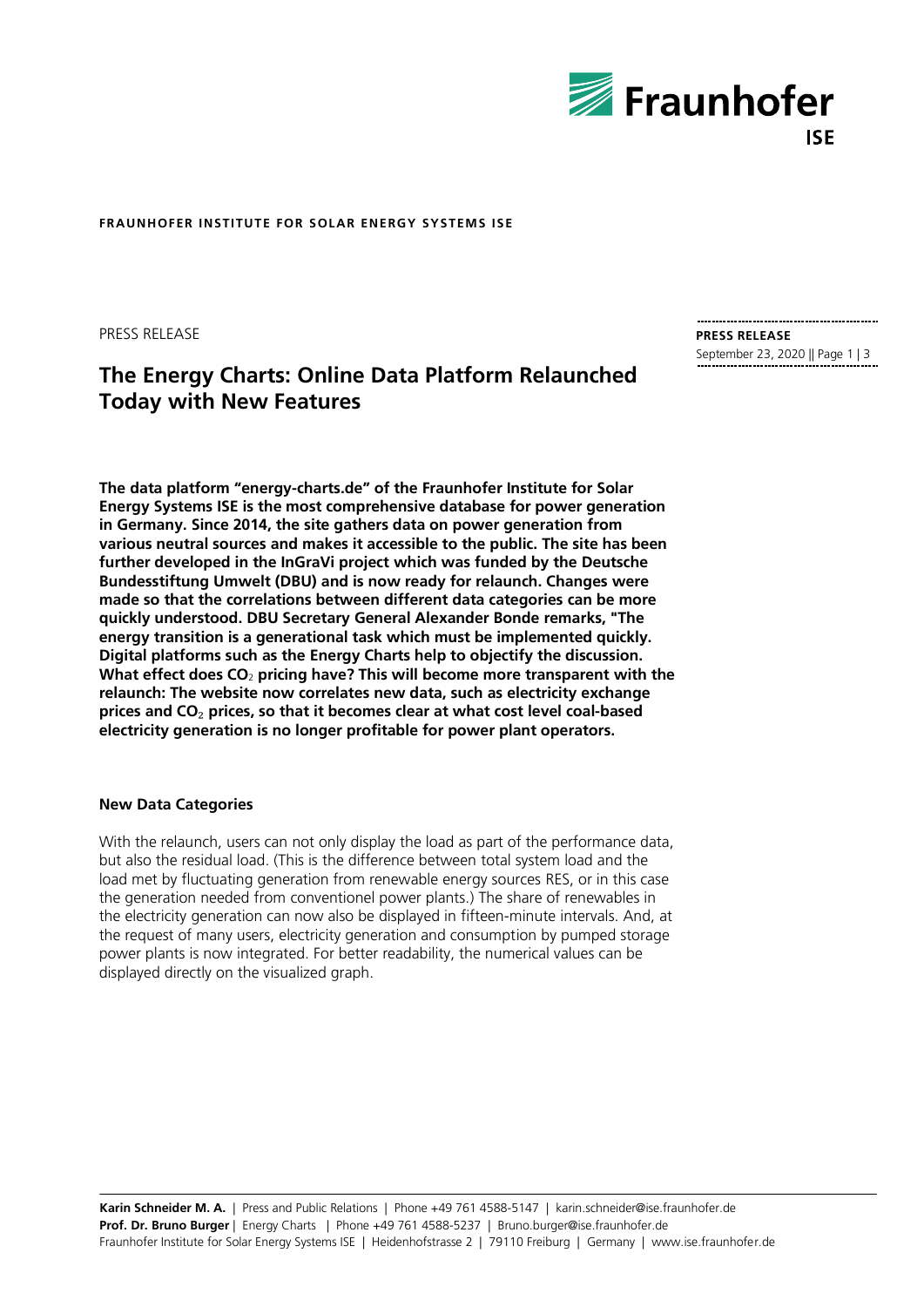

# **FRAUNHOFER INSTITUTE FOR SOLAR ENERGY SYSTEMS ISE**



**PRESS RELEASE**

September 23, 2020 || Page 2 | 3

Graph showing electricity production in the 34<sup>th</sup> calendar week. ©Fraunhofer ISE; energy-charts.de

A new feature is the responsive map of Germany, which displays infrastructure data (e.g., power plants), the areas belonging to each of the transmission system operators as well as the current weather data from the various German Weather Service stations. The user can create their own "heat map", in which the values for e.g. solar radiation, wind speed, precipitation, hot days or frost days are represented by different color gradations.

# **CO**₂ **Price as Effective Lever**

The CO<sub>2</sub> price is an important lever for the decarbonization of the energy system. Therefore, the category "prices" in the Energy Charts now includes the current prices of the CO₂ emission certificates, which were determined at the German and EU auctions. These can be compared with the current price on the electricity exchange. "Now it is possible to see at a glance whether coal-based electricity generation is still economical for power plant operators or whether the power plants are making losses," explains Prof. Dr. Burger, who created the Energy Charts at Fraunhofer ISE. For example, lignite-fired power plants produce an average of about 1.1 tons of  $CO<sub>2</sub>$ electricity per MWh electricity generated. With a certificate price of around 25 euros, operation is economically viable only with an electricity exchange price starting at 27.5 euros/MWh.